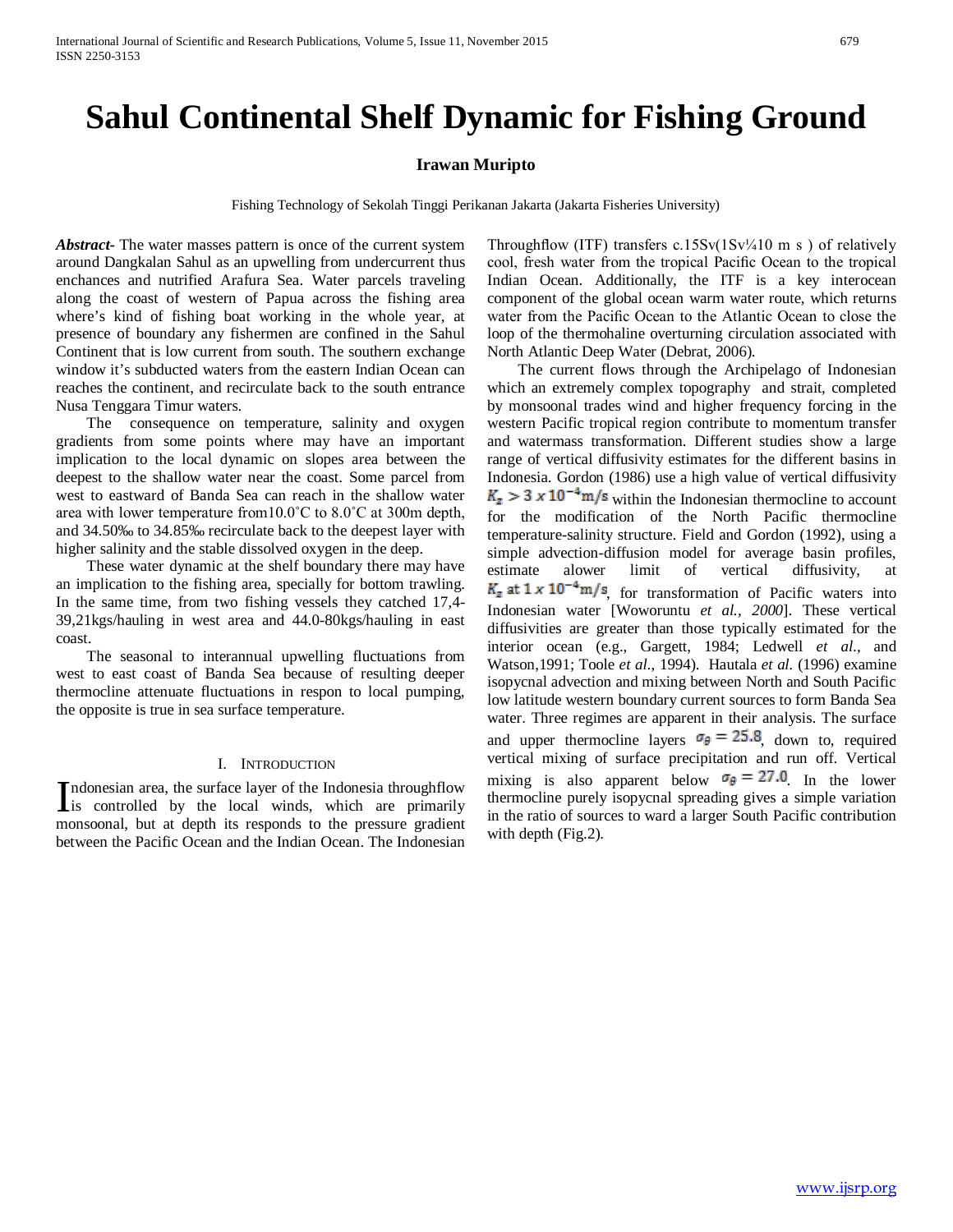

**Fig.1. Arafura Sea - Sahul Continental Shelf is the most interesting fishing areas and for better study in Indonesia** 

 The Arafura Sea at Sahul Continental Shelf is one of the most important fishing areas for demersal fisheries, especially shrimp in Indonesia (Fig.1). The waters are situated between the Province of North Moluccas, Southeast Moluccas and West Papua (District of Sorong, Fakfak, Manokwari and Merauke); a long the westerncoast of Papua the local community area allows only industrial scale fisheries to exploit the fish resources.

 Exploitation of demersal fishes or shrimp resources in the Arafura Sea has been exploited from 1969 until now, there are almost 44 years. Shrimp (*Penaeid Sp.*) is the target species of shrimp trawls operating in the Arafura Sea. Other fish and organisms are considered as by-catch and the discarded catches are substantial. The hydrological and fish catching properties of fish trawling waters constituting the Banda Sea near by Sahul Continental shelfs, understanding and connecting the various fish catch from each trawler origins is therefore importance (Fig.3). For this purpose, the fish catching was analyzed from trawlers whose operated at almost the same time and using catch production from some fishing companies. Waters from western boundaries of Banda Sea, using TS diagrams. The western waters originating from Makassar Strait and Nusa Tenggara mostly remain in the Jawa Seas from which they originate (Sulaiman and Samsudin, 2006).

 Contrastingly, Sahul plate waters are found cooler than its boundaries. The vertical distribution of hidographic matters shows that the lower layer of the each position is mainly composed *Arlindo* or *Arus Lintas Indonesia*. Finally, Banda Sea



**Fig. 2. The ARLINDO (***Arus Lintas Indonesia***) (Modification from : Gordon and Fine, 1996).**

waters as the source transport distributions were characterized, at their origin and within were characterized, at their origin from the Jawa Sea, as a factor of density higher than those of Eastern Current of Indian Ocean (down to  $\sigma_{\theta} = 27.2$  kgm<sup>-3</sup>) Mélanie *et al* (2011) that, undergo a diapycnal mixing and lighten during their journey to join the Banda Sea waters. This lightening supports the suggestion that Arlindo is a major source for Banda Sea nutritions enrichment to the Sahul continent. In terms of nutrifications, the Sahul boundaries have a high-nutrient, low chlorophyll (HNLC) area. Its characterized by arising from the relatively low-chlorophyll content is possibly from eastern Indian Ocean to completely characterize its role on the primary production in the Banda Sea's upwelling (Sulaiman, 2000). Furthermore he said that, the main pathways of point of Arlindo at Banda Sea boundaries water sources have been previously studied. The surface layer of the Indonesia throughflow is controlled by the local winds which are primarily monsoonal, but at depth its respond to the pressure gradient between the Pacific Ocean and the Indian Ocean. As a summary can be seen at Fig. 3. Meanwhile, at presents a schematic view of the circulation in eastern parts of Indonesia, continu from Fig. 2 present an illustratic view of the circulation in of seasonal currents that's maintenance hundreds of island. From the northward coast of Papua when northwest monsoon and Banda Sea current flows southward along the westcoast to Sahul Continental Shelf.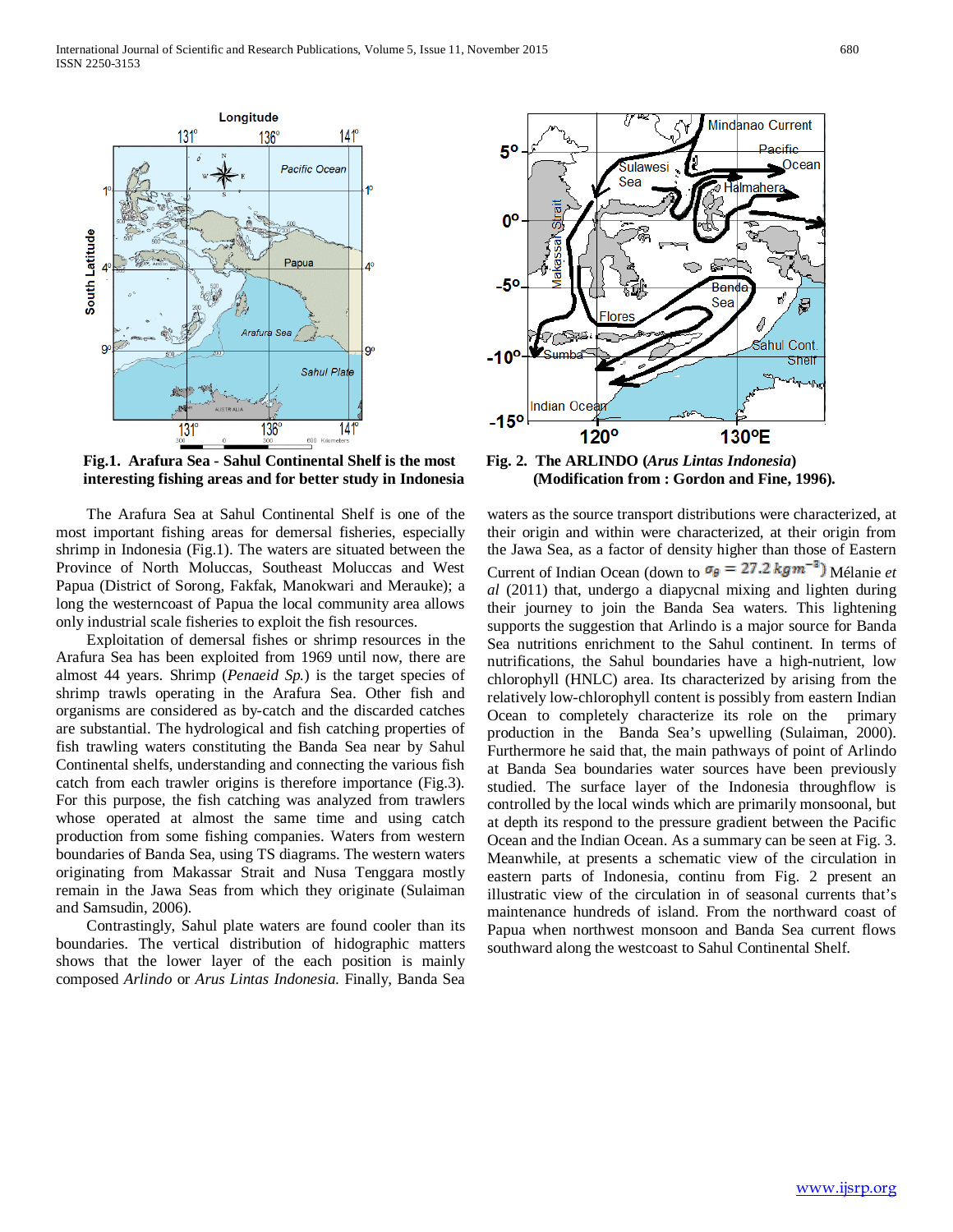International Journal of Scientific and Research Publications, Volume 5, Issue 11, November 2015 681 ISSN 2250-3153



**Fig.3. Banda Sea and The Sahul Continental Shelf are the most interesting for searching and fishing. a) The position/area of hidrographical survey (Sw01 to Sw15), b) Demersal fishing ground nearby research area, c) The current patern on East Monsoon, and. d) The current patern on West Monsoon in westerncoast of Papua.**

 Along the west coast of Papua, the seasonal current flows southward on East Monsoon period as a powerfull narrow tongue, salty and oxygenated from west of Papua Barat to the coast of Arafura Sea, the water masses is wide by simulation to the coast of Arafura Sea (Herunadi, 2001). The water masses is wide by simulations, on the range of depth 200 m in the westen part of Banda's basin, and then it gradually its widely pathway. It upwellls in the western of through near by Jamdena Island in Banda Sea and divergens from south-western. The hydrographics matters as temperature, salinity and dissolved oxygen and other properties (Sulaiman *et al.,* 2000). It is the main source of water masses upwelled in south of Banda Sea.

#### II. EL NIÑO SOUTHERN OSCILLATION

 El Niño Southern Oscillation (ENSO) is centered in the Pacific Ocean that's possible to change global, through oceanic and atmospheric. The ENSO's effect to the Indonesian water especially Banda Sea of Arafura boundary more localized, as it influence the Sahul Continental Shelf directly. So far Debra (2011) said that, when the trade winds slacken and the zonal sea surface height and temperature gradients weaken or reverse, creating an El Niño event, the magnitude of Indonesia Through Flow decreases. He found that the opposite effect is seen during a La Niña event, with increased trades winds, an increased sea surface height and temperature gradient, and an anomalously large flow.



**Fig. 4. The Multivariate ENSO Index (MEI) on the six main observed variables over the tropical Pacific as Papua boundaries [\(Klaus.Wolter@noaa.gov\).](mailto:(Klaus.Wolter@noaa.gov))**

 El Niño/Southern Oscillation (ENSO) is the most important coupled ocean-atmosphere phenomena to cause global climate variability on interannual time scales. Fig. 4 is the Multivariate ENSO Index (MEI) observed over the tropical Pacific. [Wolter](http://www.esrl.noaa.gov/psd/enso/mei/#ref_wt1)  [and Timlin \(1998](http://www.esrl.noaa.gov/psd/enso/mei/#ref_wt1)), those MEI is computed separately for each of twelve sliding bi-monthly seasons (Dec/Jan, Jan/Feb,.., Nov/Dec.). Furthermore, this leads to slightly higher MEI values for recent El Niño events (especially 1997-98 where the increase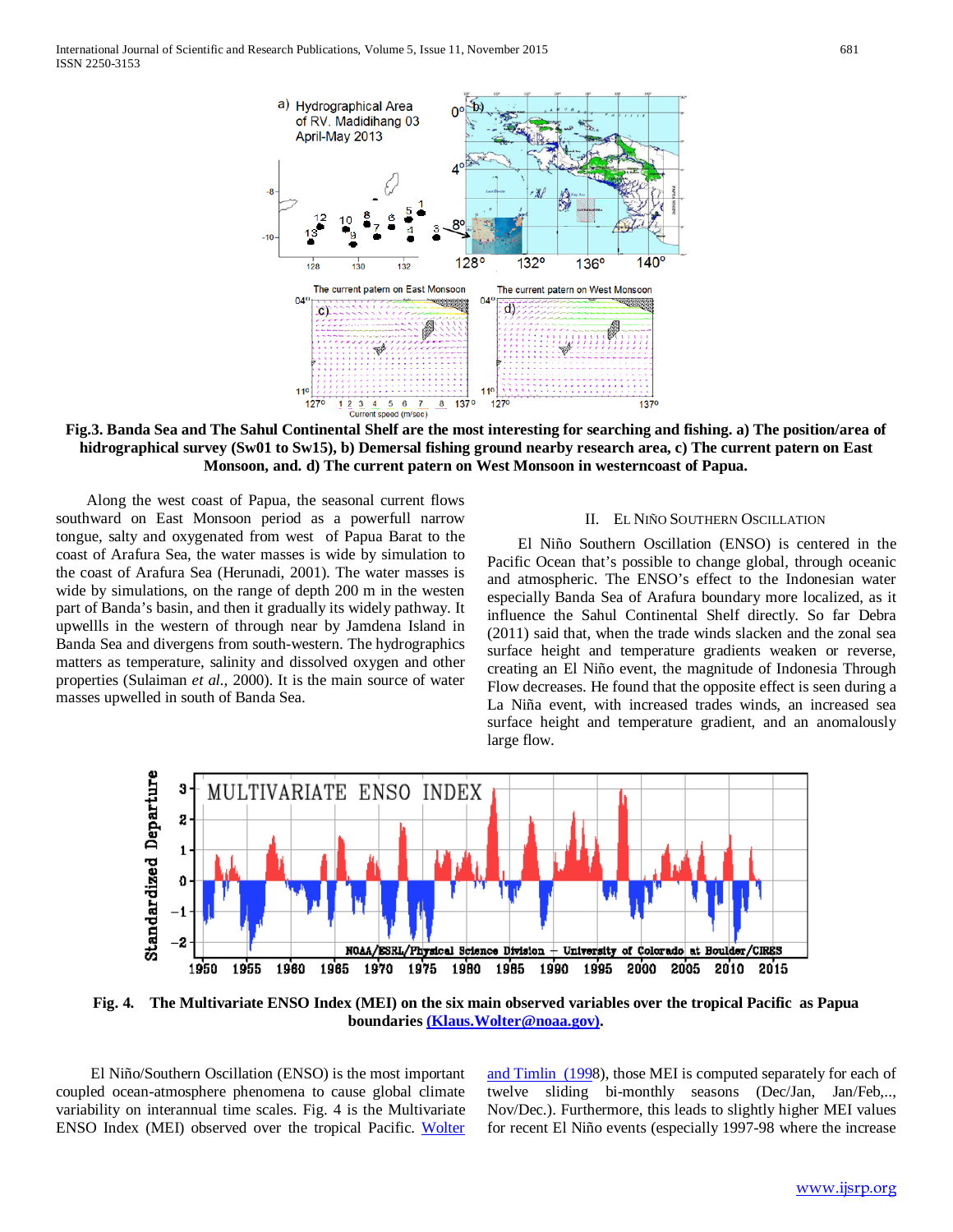reaches up to 0.235 standard deviations) and slightly lower values for La Niña events (up to -.173 during 1995-96). The differences between old and new MEI are biggest in the 1990s when the fraction of time-delayed ship data that did not enter the real-time data bank was higher than in more recent years. However, the linear correlation between old and new MEI for 1994 through 2010 is +0.998, confirming the robustness and stability of the MEI vis-a-vis input data changes. It should be exercised when interpreting the MEI on a month-to-month basis, the negative values of the MEI represent the cold ENSO phase of La Niña, while positive is representing the phase of El Niño.

 Wolter and Timlin, 2011 also said, how does the 2010-12 La Niña event compare against the six previous biggest La Niña events since 1949?, after replacing the slightly weaker 2007-09 event with 2010-12. La Niña events have lasted up to and over three years since 1949, in fact, they do tend to last longer on average than El Niño events. Looking view vertical distribution meridional of temperature near the raising bottom in field (easterncoast of Banda Sea) are almost warmer in <100 m depth across the western Papua (29.8˚C), attending the northward shift during La Niña-like conditions southward with large positive loadings northeast of Australia (northerly anomalies during La Niña). There is why there are no significant sea surface temperature (SST), zonal current, and fishing productivity either ENSO phase in this season. So, an overall ENSO-neutral assessment remains reasonable. In the context of mostly ENSOneutral conditions since August-September 2012, this section features a comparison figure with persistent ENSO-neutral conditions for at least five bimonthly MEI values from August-September onwards. Longer-lived neutral conditions (such as 1952-54 and 80-82) could only enter once into this comparison figure [\(Wolter and Timlin, 1998](http://www.esrl.noaa.gov/psd/enso/mei/#ref_wt1)). The last for an alternate interpretation of the current and vertically situation on the Arafura Sea boundaries, I recommendfor more reading the "Fisheries Management Planning for Arafura Sea" (*Rencana Pengelolaan Perikanan Laut Arafura*) [latest from Directorate](http://www.cpc.ncep.noaa.gov/products/analysis_monitoring/enso_advisory/)  General of Fish Capture *–* [The Ministry of Marine and Fisheries](http://www.cpc.ncep.noaa.gov/products/analysis_monitoring/enso_advisory/)  [advisory,](http://www.cpc.ncep.noaa.gov/products/analysis_monitoring/enso_advisory/) which represents the official and most recent country opinion on this fishing area. In its latest update (December 2012) from the neutral conditions are diagnosed and expected to continue for capture all kind of fishes between the rules, and I agree with this statement for the next years, perhaps not as far as better condition for environmental living, especially in easternpart of Indonesia.

# III. SAHUL PLATE OF EASTERN INDIAN OCEAN

 Monsoonal patern has a dominant influence on SST variation over Asian region. Qu *et al*., 2005, in August when the southeast monsoon prevails in a broad area south of 5°S cools, with the temperature minima in the upwelling zone south of Java and over the Arafura Shelf. Furthermore, the cool waters appear to be carried into the eastern Java Sea then flow northwestward and enter the South China Sea through Karimata Strait.

 The eastern coarse of Indian Ocean is notable for its seasonal variability, because of monsoon effect, especially when east trade monsoon influenced Banda Sea and leads to current reversals. During May to July wind blows gently the east monsoon brings southeasterly winds from the high pressure south. In the south of Java flows toward the Indonesian archipelago and curves from the east bringing water to western coast. In the place of Sahul continental shelf, the SE Monsoon Wind through from east to NW, and that time the Leeuwin Current flows southward along the western coast of Australia. This transitional periods between summer and summer and winter monsoons, typically during May to June and October to November, are accompanied by Wyrtki jets, which are strong equatorial current travelling from west to east (Debra, 2011). In the periodically of El Niño event is associated with reversal or special conditions of the trade winds in Indian Ocean, its a similar with fenomenal when southwesterly monsoon wind blow from Pacific to eastern parts of Indonesia. This leads to anamalous warmer water and freshening of the eastern Indian Ocean and cooling the Southern of Banda Sea. The complex geography of Banda Sea and complited bathymetry as well, with deep basins, sea mounts and sills can be see in Figure 5. The Indonesian water flows patern consist of current entering from the westernmost of Pacific between Philippines and Papua into the Sulawesi Sea and continuing through Makassar Strait (Sulaiman 2000). Then, the water masses exit via Nusa Tenggara Islands and separate through circulate to Flores and Banda Seas and can enter the Indian Ocean via Sawu Sea or Timor Passage. Surface water also enters the Flores Sea from the South China Sea via Karimata Strait (Qu *et al.* 2005). Indonesian have many rivers runoff significant freshwater input from inlands activities and almost rainy. Those water mass are warmed by surface heat fluxes south of Makassar Strait (Wijffels *et al.* 2008). The strong vertical diffusivity that mixes the buoyant surface water downward it changes the temperature, salinity and dissolved oxygen (DO) of the outflow water (Syamsudin, 2006).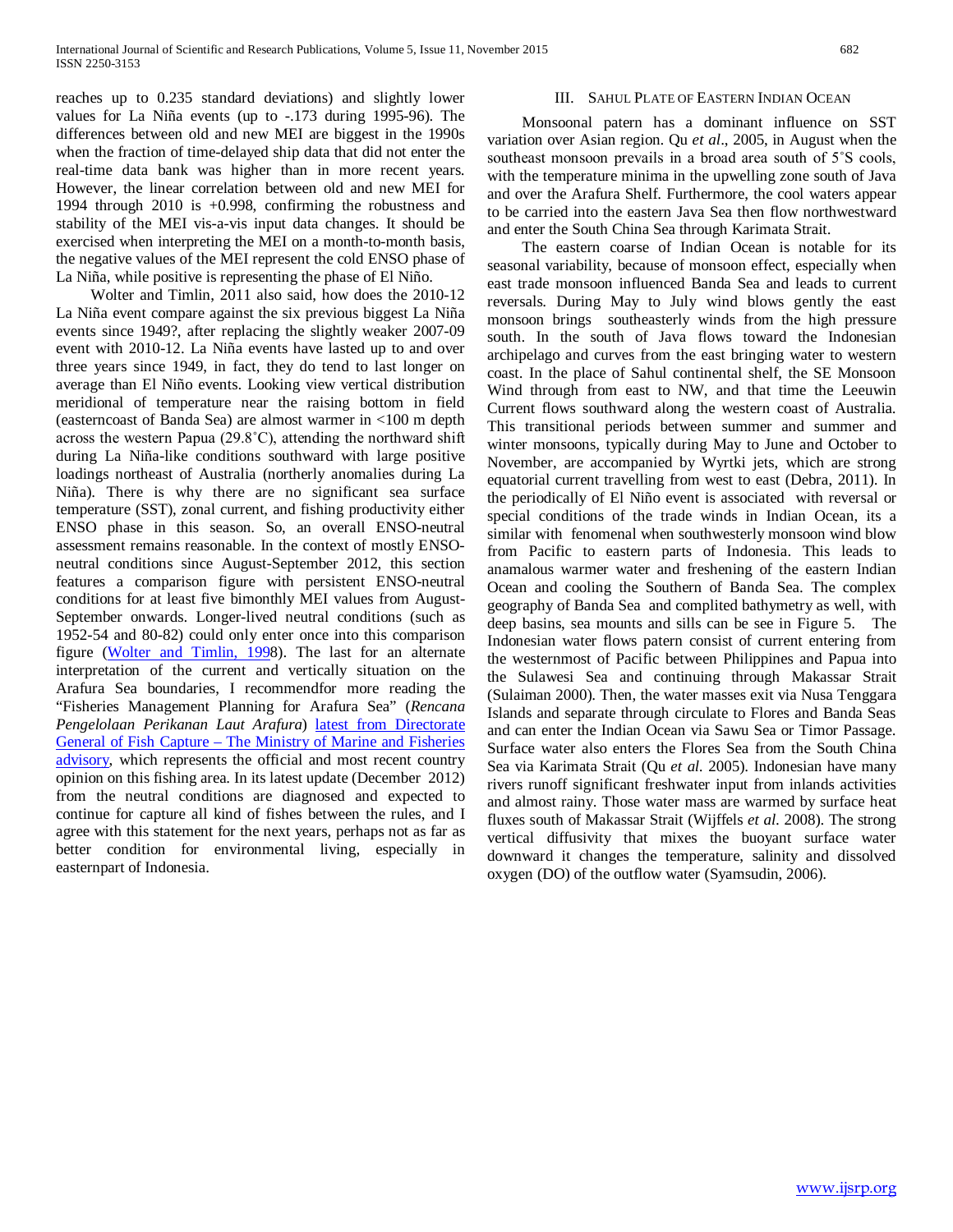

**Fig. 5. Schematic diagram of the topographic view along Banda Sea to Sahul Continental Shelf (SCS) eastward coast. The vertical cross-section shown the deep area to shallow trawl fishing grounds in SCS (Idea from Wyrtki, 1973 and Nontji, 1987).**

The model topography is shown in Fig.5 a bathymetry along the Banda Sea with an enlargement near the Sahul Continental Shelf. It is illustrated from the brilliant Wyrtky, 1973 and Nontji, 1996. There are 2 basins along the Banda Sea, the first Banda Basin arround 4000 m depth, the second is Weber Trench, it's the deepest basins, its arround 6800 m. Sahul continental shelf is marked the rais and the shallow water, the easternmost Yamdena Island. Apart from the deep water with high resolution bathymetric map, some major continental area with ranges depth 10 until 150 m.

 About *Arus Lintas Indonesia* (*Arlindo*) sources and their hydrological and nutrification matters is important for our better understanding. *Mélanie et.al* (2011) that in westernmost of Pacific nearby eastern Indonesia, water masses conveyed by Equatorial Under Current (EUC) are primary constituents of the equatorial thermocline waters, therefore suspected to play a crucial role in climate variants and in modulation on the ENSO (El Niño Southern Oscillation) cycle. Furthermore, it has been imaged that Java Current till joint with Banda Sea are advecting spiciness anamalies (density-compensating temperature and salinity anomalies) formerly subducted in the Banda sea and Nusa Tenggara Is. [*Mélanie et.al* (2011), e.g., Schneider, 2004)]. ENSO dominates the regional variability in the Pacific Ocean and exerts a strong control over the variability of current system through Indonesian waters. The Indian Ocean responds to the ENSO signal as well, but is also influenced by the Indian Ocean Dipole, a climate phenomenon that may act independently of ENSO to affect the Banda Sea.

 In the case of the water entering the eastern boundaries of Indian Ocean via southern coast of Banda Sea is less saline than the water exiting the Indian Ocean. The difference results in a freshwater transport of 0.23 Sv. (Talley 2008). Since the Indian Ocean is not becoming increasingly fresh, freshwater must be removed via net evaporation over the Indian Ocean.

## IV. 4. METODOLOGY :

## **4.1. Description**

 We used data that designed by Project Environment Baseline Assessment of Babar Selaru Block-INPEX by PT. EOS Consultants Health, Safety and Environmental Management System (HSE-MS), it was joint the research with *Sekolah Tinggi Perikanan* (*STP*) *Jakarta*/Jakarta Fisheries University. The activities to perform a site survey (physic-chemical, hydrooceanography, biological characteristic of the benthic and pelagic environments), it was held in the rising area of western coast of Papua : south-westward Sahul Continental Shelf (SCS) of Arafura Seas, East Monsoon period (April to May 2013). We were using The Training and Research Vessel *Madidihang 03*, official : The Department of Fishing Technology-STP Jakarta. The vertical water profiles drawn 15 profil pictures, with a resolution ranging from 5 m near the surface to 1300m depth. The depth of the CTD (Conductivity Temperature and Depth), from Sw01 (Station 01) untuil Sw15 depending on bottom conditions, especially nearby the shallow waters of research area. The depth of the bottom survey area was variable (nearby the raising fields), and the bottom of trawling ground was adjusted to match the true depth of fishing ground for better representation of wide topographic slopes of Sahul Plate. At same time the track of two fishing vessels were separate areas through along the continent surfaces which two groups of researcher on board, in the westcoast of Jamdena Island Arafura Sea and the other in the easterncoast side.

 Fishing data analysis for November 2012 to April 2013. Connected with research HSE-MS project resulted in a spurious adjustment of the fishermen data and oceanographical matters, especially in Indonesia. To avoid this problem in our study, we limited our analysis how to connect and to rich of knowledge each other. The initial conditions for temperature, salinity and DO were analysed for vertical and horizontal views. Note that with this spatial and temporal analysis, in the Banda Sea and Sahul Archipelago likely close area. Many kinds of research from BPPT held and simulation has been widely used but very small for fishery. For better understanding, the surface current of east monsoon and west monsoon through along the westcoast of Papua were simulated from BPPT.

#### **4.2. Validation**

 CTD/rosette is a water sampling devices range from a bucket dropped over the side of a ship to large water bottles sent thousands of meters toward the seafloor on a wire, and also depend on the order of materials survey. This instrument available measures the conductivity and temperature at the several depths where the instrument is situated, stands for conductivity, temperature, density and kinds of an oceanographical sensor. The strong frame designed to carry 12 to 36 sampling bottles with range capacities 1.2 to 3.0 liters, which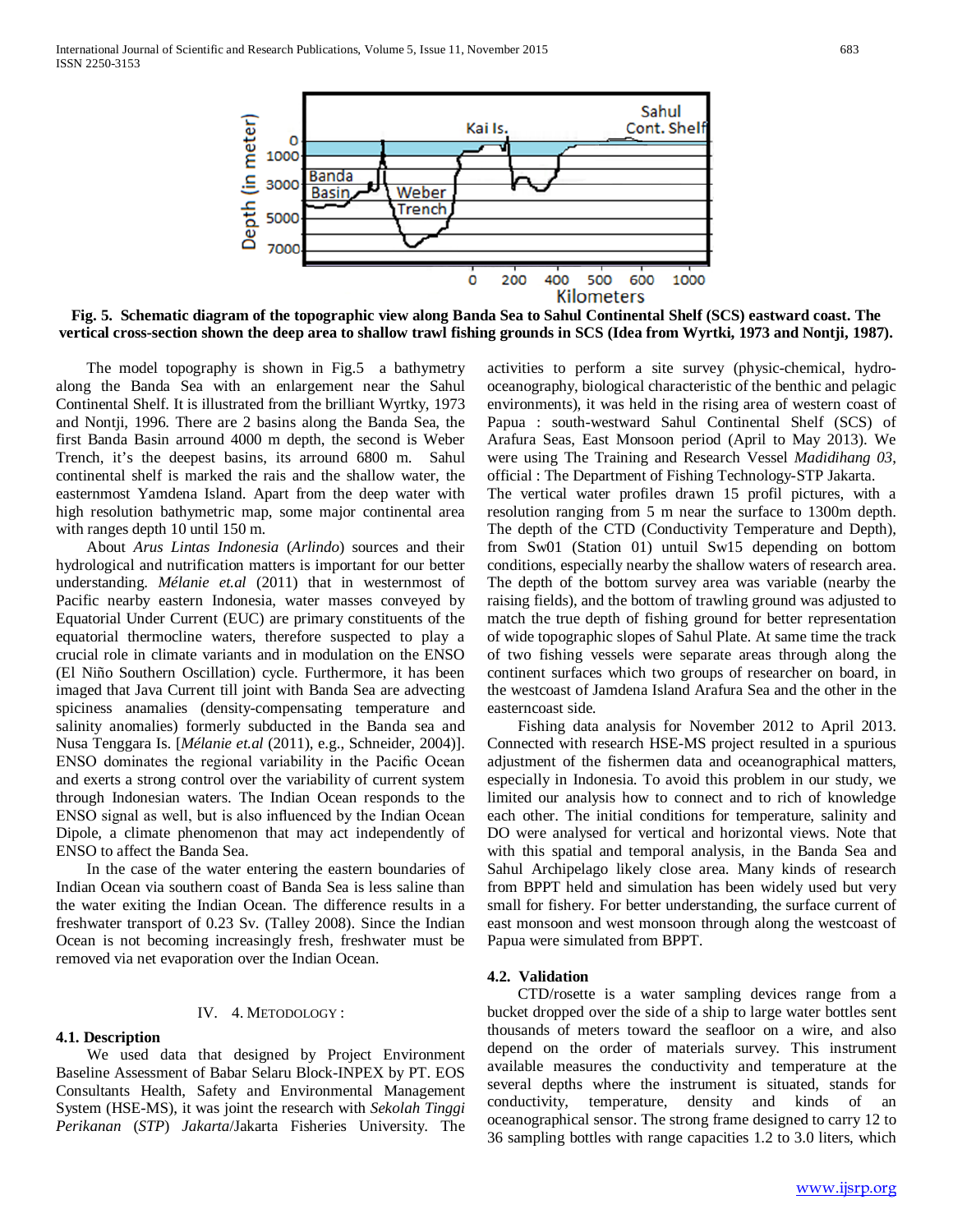is under control by operator from computer on board. The density of the water at a certain depth is then calculated from its conductivity (i.e. salinity), temperature and the pressure (i.e. depth) (Bartle, 2013).

 The realism of our simulation was assessed by comparing the modelling current patern to observations along western Papua coast, current simulations were avalilable from deployed in 2001 [Herunadi et al., 2001].

 This study goes beyond previous related efforts in many aspects (Tabel 1). The period of study longer and the most west monsoon in November 2012 until inter monsoon in April-May 2013. Our analysis isolates monsoonal periods and productivities of catch rates of the bottom shrimp trawl, there operation in Arafura Sea as Sahul Plate westernmost of Papua. Furthermore, we have had the bottom trawl production yearly before 1976- 2012.

# V. EFFECT OF BANDA THROUGH FLOW ON CATCHABILITY IN ARAFURA SEA

 The fishing ground at Arafura Sea has an approximately  $72.000 \text{ km}^2$  of shrimp trawl areas, it's have been intensively exploited from 1969 until now. In this section, effects of the Banda Sea through flow to the plate and the thermal structure analyzed by comparing shrimp trawl catch rates. Naamin and Samiono ( 1983), in 1982 has a composition of 20% shrimp and 80% demersal fish from the total catch. Widodo (1991) there was variated in catch, demersal fishes was about 8 to 13 times of shrimp volume of catch, in 1997 the composition of catch were in 11% for shrimp production and the others were kinds of demersal fishes. Data from fishing companies via The Directorate General of Fisheries from October-November in year 2000 has a composition of 8.1% shrimp and 78.6% demersal fish, in 2012 also has data from whom was taken by the observer from STP on board has a composition of 12% shrimp and 88% demersal fishes. At westernmost of Papua there are commercial trawling began under a joint venture between Indonesia and Japan, where were able for fishing :

- 1) *Kepala Burung*, the area is covering Sele *Straits, Bintuni* Bay, *Fakfak, Adi* Island and *Kaimana* waters.
- 2) *Dolak* and adjacent areas which covers *Kokonao* waters, *Aika, Mimika, Uta* river mouth, *Aidma* and *Digul*.

*Aru* and adjacent areas which covers eastern, southern and western parts of the *Aru* Islands.

# VI. STRATIFICATION OF ARAFURA BOUNDARY

 Sahul Continental Shelf as a shallow water depth then Banda Sea, it's limit the volume of water and available for

mixing. This enhances the seasonal cycle of temperature, since the water warms and cools from Papua inland activities.

Arafura Sea shelf regions salinity undergoes strong seasonal variation, too, as a result of highly seasonal freshwater input from rain or river runoff. These effects can lead to the establishment of a particularly strong seasonal thermocline during monsoons, which acts as an impediment to the exchange of properties. In other words, mixing across the water column is reduced, currents are restricted to the layer above the thermocline, and water quality may be adversely affected by the lack of turbulent exchange of properties. These dynamic water mass should be good moment for interpretation the fishing ground.

 The performance of vertical section are layed between eastward in the upper side of the shallow water, and the westward position of survey westcoast layed in the upper of the deep waters. The two areas, are compared in Fig. 6 : Sw01 to Sw15 were dominant processes responsible for oceanic through flow quality, and Sw09 until Sw15 were unrealistic oceanic waters. Its understand that the watermass of Arlindo influences of the oceanic waters through Indian Ocean characteristics maintain and controlling the variability of circulation and thermal structure in the Banda Sea. The Banda Sea easterncoast area that's nearby the Sahul Continental Shelf reveals a more structured temperature, salinity and oxygen demand (DO) profiles in comparison to the westerncoast. Water mass in easterncoast analysis the temperature minimum near 1200m depth (4.1˚C), the salinity is fresher than that of the deep, falling near 75m (32.9‰) and the DO stable from sea surface to >1350m observation depth (6.2mgs/l). This is a consequence of southern part current influence lower temperature and lower salinity. The lowest surface salinity occurs in the western Flores Sea (Gordon *et al*, 1994).

 Below 100m display nearly isohaline structure relatif to the westerncoast of Sahul plate. In the easterncoast the deep temperature  $(\leq 10^{\circ} \text{C})$  falling from almost 300m (Fig. 7 : Sw01-Sw15); is included for completeness are similar to the Banda Sea stratification, through to the easteward with more advanced destruction of the cool, as expected from itd downstream level. The salinity values are reduced to less than 33.85‰ from the lower level (100-200m) in all point of nearby Sahul Plate. The Salinity minimum of the westcoast of Sahul Plate for water warmer than 17˚C. The subsurface water that responds to the Sahul boundaries pressure gradient may remain in more a steady balance. During the transisition from the southeast monsoon to the northwest monsoon, the surface flow changes direction with the wind. Further reading, in order to relate the current paterns in Sahul field nearby Banda Sea, the water mass distribution, geostrophic transport relatif to 1000m is presented by Gordon *et al*, 1994 on Fig. 6.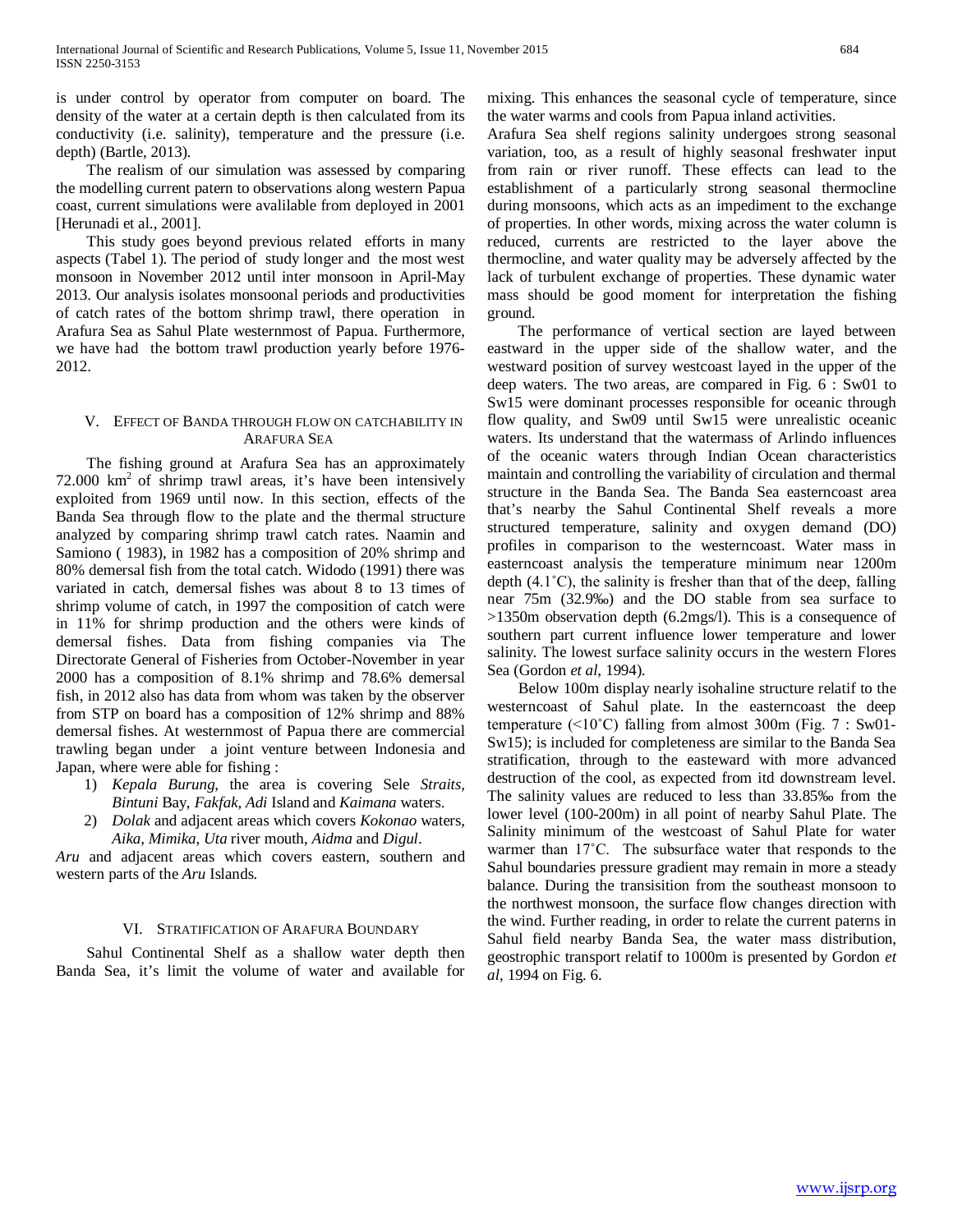

**Average Geostrophic Velocity (cm/s)** 

**Fig.6. Geostrophic velocity relative to 1000 db between stn. 22 and 30 of Banda Sea. Transport within the 0- to 300- dbar, and 500- to 1000- dbar levels shown in Sverdrup (1 Sv = 106m3 s -1 ) Gordon** *et al***, 1994.**

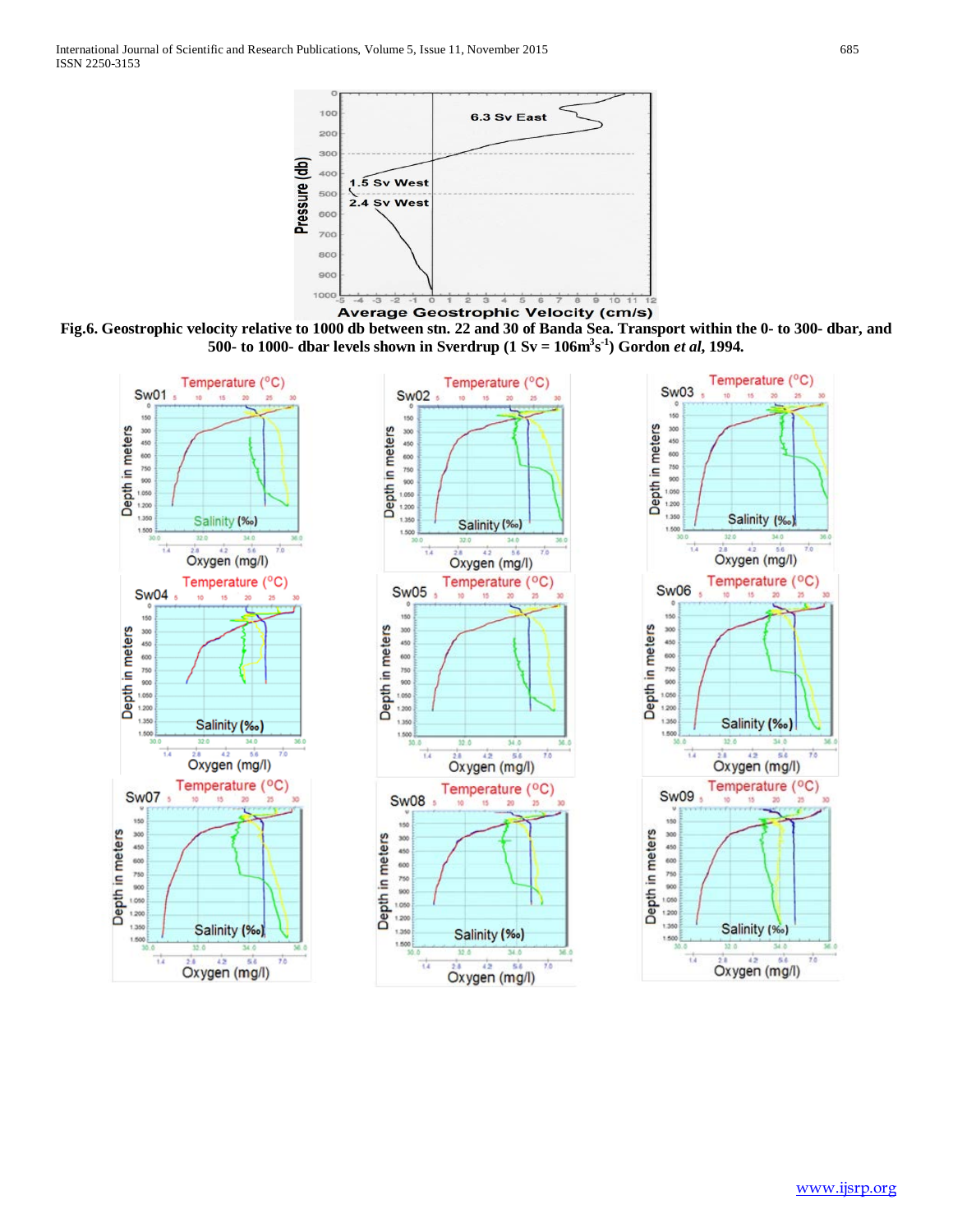

**Fig.7 Sw01 to Sw15 are the vertical profiles of temperature, salinity and dissolved oxygen (DO), CTD (Conductivity, Temperature and Depth) profiler mooring at locations nearby Fishing Ground (FG) of Arafura Sea (April-May 2013).**

## VII. AN ILLUSTRATION OF CONFIGURATION'S EXPERIMENT

 Although on Banda sea shown an unrealistic oceanic state, it easy to understand about unrealistics oceanic waters. The oceanic character water is maintaining and controlling the variability of circulation and thermal structur in the Banda Sea. The vertical, mixing and parameterizes convection and the surface boundary layer already calculated (Sulaiman, 2000). Reasonably good model-data correlation in seen in Banda Sea, especially along the westerncoast of Papua, the current has correlation with succesfully on fishing methods.

 An illustations shown the comparison of vertical profiler for (a) the oceanic characteristics, (b) temporal of variability, and (c) model data correlation. The temporal correlation with the data is near the surface and the thermocline (between 100 and 150 m), and smaller at other depths. Lee *et al*, 2002, said that a quantity is defined to illustrate the Indonesian Through Flow (ITF) effect on the meridional overtuning circulation in the South Pacific,

$$
\varnothing(y,z) = \int_z^0 \int_{x_{w}y}^{x_z(y)} v(x,y,z) \, dx \, dz,
$$

where x, y and z denote longitude, and depth;  $\mathbf{x}_w(\mathbf{y})$  and  $\mathbf{x}_{\epsilon}(y)$  are longitude of western and eastern boundaries at latitude y;  $v(x,y,z)$  is meridian velocity; and  $\mathcal{O}(y,z)$  is the meridional transport streamfunction only if the net volume transport across a zonal section is zero :  $\mathbb{Q}$  in the South Pacific with and without ITF and their difference.

#### VIII. FISHERIES MANAGEMENT IN ARAFURA SEA

 At Arafura Sea the shrimp fishing companies operating can be categorised : 1) Joint venture (overseas, PMA and PMDN), 2) National company non PMA/PMDN, 3) Cooperatives, and 4) State company (BUMN). Sahul plate boundary has been exploited from 1970, data from DGF (The Directorate General of Fisheries, 2000) in 1999 there were 453 shrimp trawlers in operation with ranges volume of 50 GT trawlers, smaller, are stern trawlers and the larger using outrigger, duration in operation is 2 and 3 hours with towing speeds between 2 to 3 knots. The data of catch (1990-1998) collected by HPPI (Association of Shrimp Trawl Companies) and the average number of hauls per vessel as in Fig.9. Kinds of shrimp and fish catched by the shrimp trawler of fishing effort in the Arafura sea in 1999 were estimated to be 86,640 operational days or 632,472 hauls (See Table 1).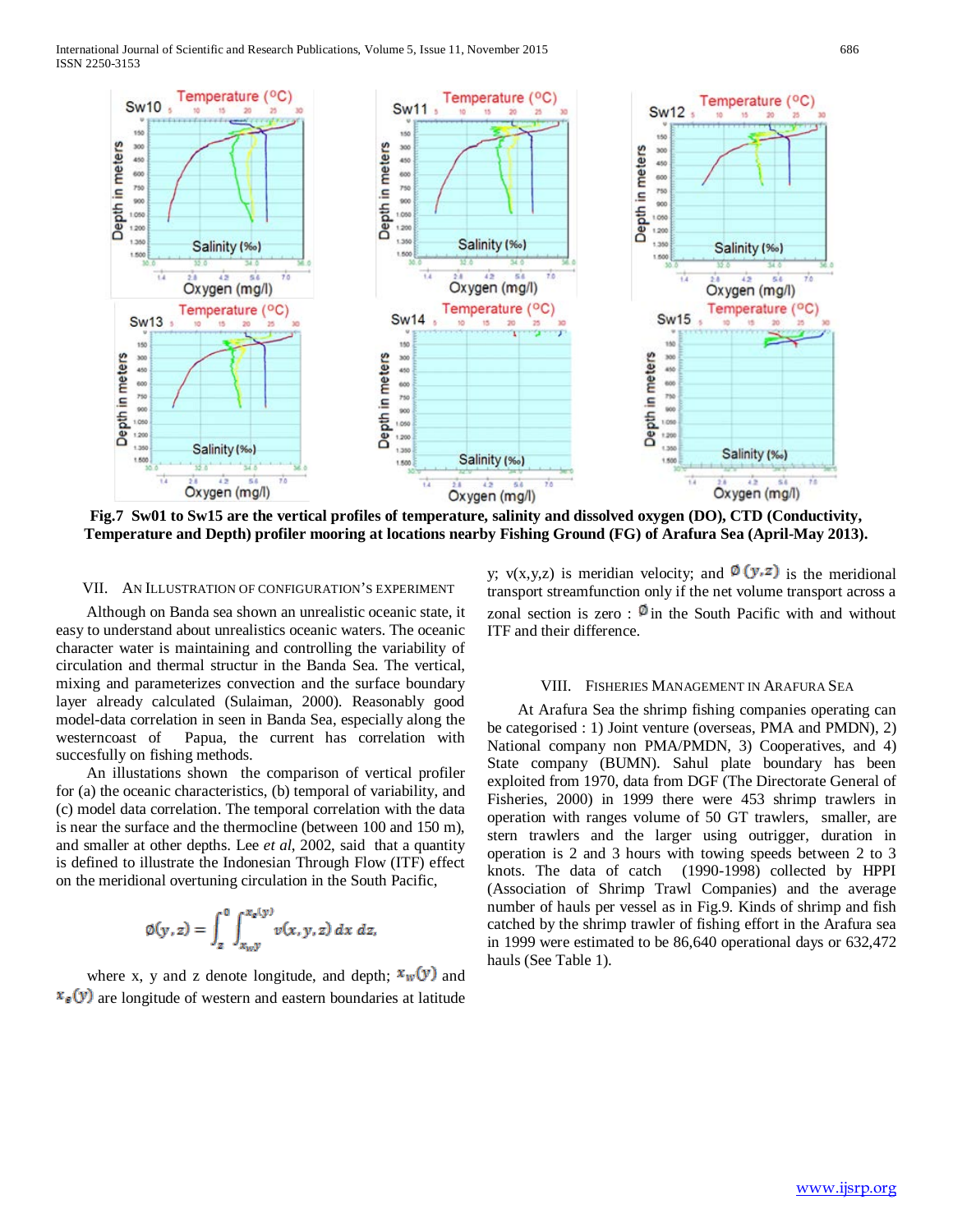| No.                     | <b>Name</b><br>of<br>shrimp | <b>English Name</b>           | <b>Scientific Name</b>  |
|-------------------------|-----------------------------|-------------------------------|-------------------------|
| 1                       | Udang jerbung               | Banana prawn                  | Penaeus<br>merguiensis  |
| $\overline{\mathbf{c}}$ | Udang windu                 | Tiger prawn                   | Penaeus monodon         |
| 3                       | <b>Udang</b> dogol          | Endeavour                     | Metapenaus ensis        |
| 4                       | Udang ratu                  | King prawn                    | Penaeus<br>latisulcatus |
| 5                       | Udang tiger                 | <b>Black</b> tiger            | Penaeus<br>semisulcatus |
| 6                       | Krosok<br>kuning            | $ekor$ <sub>Rough</sub> prawn | Trashypenaeus<br>asper  |
| 7                       | Kembung                     | <b>Stripped</b><br>mackerel   | Rastrelliger spp        |
| 8                       | Bawal hitam                 | <b>Black pomfret</b>          | Formio niger            |
| 9                       | Kakap                       | <b>Barramundi</b>             | Lates calcalifer        |
| 10                      | Bawal putih                 | Silver pomfret                | Pampus argenteus        |
| 11                      | Pari                        | Brown stingray Dasyatis sp    |                         |
| 12                      | Cumi – cumi                 | Common<br>squids              | Loligo sp               |
| 13                      | Kuwe                        | Trevally                      | Caranx<br>sextasciatus  |



**Fig. 8. Multiyear Shrimp Production between 1976 and 2000 at Sahul continental shelf boundary (Modif. From DJPT, 2012)**

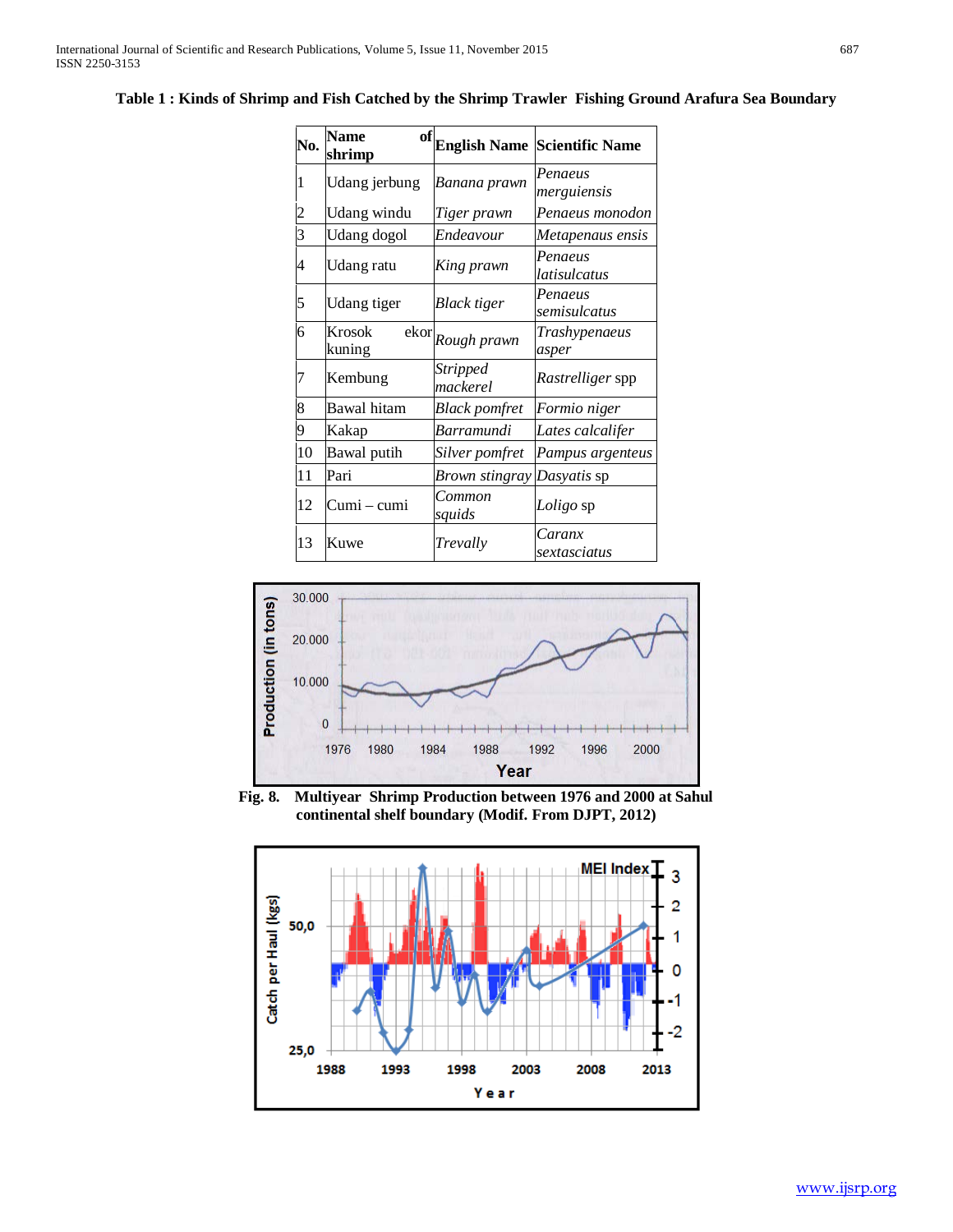# **Fig. 9. The Multivariate ENSO Index (MEI) on the six main observed variables over the tropical Pacific (nearby Papua boundaries[\) \(modif. From Klaus.Wolter@noaa.gov\)](mailto:(modif.%20From%20Klaus.Wolter@noaa.gov)) related to the shrimp catching rate per hauling from 931fishing vessels yearly 1988 to 2013 at Arafura Sea**

# **(Calculated from the data of fishing effort of shrimp trawlers in the Arafura Sea, year 2007) (Source : DGCF, 2012).**

 varying from 2 to 3 knots. Catch data (1990-1998) collected by HPPI, gives the catch per unit of effort (kg/hauling), average number of hauls per day and average operational days per vessel as presented in Figure 8.

 The change in fishing effort from 1990 to 1998, and overall calculations of fishing effort in the Arafura sea in 1999 were estimated to be 86,640 operational days or 632,472 hauls. It can be seen that even though the amount of effort has increased, the catch per unit of effort (kg/haul). Shrimp composition can be categorised shrimp into 5 groups as follows: tiger, banana, endeavour, rainbow and other shrimp. The shrimp composition consisted of 19-35% tiger shrimp, 29-43% banana shrimp,and 21-31% of endeavour. The catch compositions vary every year, depending on the fishing area. Furthermore, the data from DGF (2000) in Bintuni Bay it was on average 30-37 kg/haul, consisting of 8% tiger, 56-69% banana and 17-20% endeavour. In Kaimana the catch is on average 23-38 kg/haul, consisting of 16% tiger, 44% banana and 27% endeavour. In Dolak the catch is on average 20-34 kg/haul, consisting of 15% black tiger, 51% banana, and 23% endeavour. In Aru Islands waters the catch is on average 20-25 kg/haul, consisting of 52% black tiger, 4% banana, and 22% endeavour.

 Production and Trends, from 1990-1997, the fish catched in the Arafura Sea, which includes South Moluccas Province and West Papua Province (Sorong, Fakfak, and Merauke districts) increased yearly from 66,324 tonnes to 199,314 tonnes, or, an average of 33% per year. Production of demersal fishes increased every year, from 14,525 tonnes to 86,326 tonnes, an average increase of 82% per year. The important commercial demersal fisheries resources were: snapper, pompfret, cat fish, and thread fin fish. The ever increasing rate of pelagic fish was 24% per year, or, from 24,490 tonnes in 1990 to 59,934 tonnes in 1997. The important commercial pelagic fisheries resources such as tuna, tongkol, skipjack, shark and others. Wolter and Timlin (2011), when the Multivariate ENSO Index (MEI) on the six main observed variables over the tropical Pacific it's nearby Papua boundaries, that's point out Fig. 9 the MEI should be related to the shrimp catching rate per hauling from 931 trawl fishing vessels yearly 1988 to 2013 at Arafura Sea (DGCF, 2012).

 Several assessments of shrimp resources in exploitation in the Arafura Sea have been carried out, based on the analysis of commercial fisheries. All results agree that the level of shrimp fishing has already reached a heavily exploited stage. Further more complete research is, however, still necessary.

#### ACKNOWLEDGMENTS

 I would like to thank Prof. Dr. Ir. Dahmir Dahlan, M.Sc. and Ir. Effi A. Thaib, MSi. support by IRSTC (Innovation Research For Science, Technology and Culture) 2013; Acknoledges the research is funded by STP and PT. EOS. Acknowledges support by Dr. Albert Sulaiman from The Ministry of Research and Technology, with his nice Book about

Banda Sea and some journals; Acknowledges support by BPPT for current modelling : Dr. Wahyu Pandu, Ir. Bambang Herunadi and Ir. M. Ichsan, MSi.; Acknowledges support by Fikrie Azra Putra, S.St.Pi. (fishing data from KM. Kurnia 03) and Hendra Lesmana, S.St.Pi. (fishing data from KM. Laut Timor). I also acknowledges Suharto, S.Pi., M.Si - Head of Fishing Technology Department STP, for organizing, valuable discussion on the Naval. Prof. Dr. Ir. Wudianto, M.Sc for your kindness advised. Acknowledges support by the Captain and Crews of Madidihang 03, especially my best friend : Afriana Kusdinar, S.St.Pi., M.Sc., for providing professional support for our training program and scientific mission, respectivelly.

#### **REFERENCES**

- [1] Bartle. E. 2013. Taking oceanographical measurements: using a CTD, Census of Marine Life, NOAA web.
- [2] BRPL. 2007. Stasus dan Trend Pemanfaatan Sumber Daya Ikan Laut Arafura. Balai Riset Perikanan Laut Jakarta. 2007.
- [3] Debra T. (2011) Physical oceanography of the present day Indonesian Throughflow. Lamont-Doherty Earth Observatory of Columbia University, 61 Route 9W, Palisades, NY 10964, The United States of America (e-mail: debrat@ldeo.columbia.edu).
- [4] DGF. 2000. Reducing The Impact Of Tropical Shrimp Trawling Fisheries On Living Marine Resources Through The Adoption Of Environmentally Friendly Techniques And Practices In The Arafura Sea, Indonesia. Directorate General of Capture Fisheries by the National Committee for Reducing the Impact of Tropical Shrimp Trawling Fisheries in the Arafura Sea; DGF The Department of Ocean Exploration and Fisheries, Jakarta. Email: statikan@rad.net.id.
- [5] DGCF. 2012. DJPT-Direktorat Jenderal Perikanan Tangkap, Kementerian Kelautan dan Perikanan. Rencana Pengelolaan Perikanan Laut Arafura. Jakarta.
- [6] Ffield. A., and A. L. Gordon 1992. Vertical Mixing in the Indonesian thermocline. J. Phys. Oceanogr., 22, 184-195.
- [7] Gordon. A. L. 1986. Interocean exchange of thermocline water. J. Geophys. Res., 9I, 5037-5046.
- [8] Gordon. A., Ffield and A. Gani Ilahude. 1994. Thermocline of the Flores and Banda Seas. J. Geophys. Res., 99, No.C9 18, 235-18,242, September 15, 1994.
- [9] Grenier Melanie, Sophie Cravatte, Bruno Blanke, Christophe Menkes, Ariane Koch-Larrouy, Fabien Durand, Angelique Melet, and Catherine Jeandel. 2011. From the western boundary currents to the Pacific Equatorial Undercurrent : Modeled pathways and water mass evolutions. Journ.of Geophy.Res. Vol.116. C 12044, doi:10.1029/2011JC007477,2011.
- [10] Herunadi. B. 2001. Pola arus di Papua Barat. P3 TISDA, Jakarta.
- [11] Jorina M., Waworuntu, Rana A. Fine, Donald B. Olson and Arnold L. Gordon. 2000. Recipe for Banda Sea water. J. Of Mar. Res., 58, 547-569, 2000.
- [12] Naamin. A and Sumiono. B.. 1983. Komposisi Hasil Tangkap Pukat Udang di Arafura. Balai Penelitan Perikanan Laut, Jakarta.
- [13] Sulaiman. A. 2000. Turbulensi Laut Banda. P3 TISDA, Jakarta.
- [14] Sulaiman. A. and Fadli Syamsudin. 2006. Karakteristik Dinamika Laut Indonesia. Riset dan Teknologi Pemantauan Dinamika Laut Indonesia. Indonesian Operasional Ocean Observing System (INDOO PROJECT-SPF ASIE/2005/102-483. ISBN 979-3692-02-2.
- [15] Syamsudin. F. 2006. Pengembangan Sistim Pemantauan Dinamika Laut Indonesia. Riset dan Teknologi Pemantauan Dinamika Laut Indonesia.